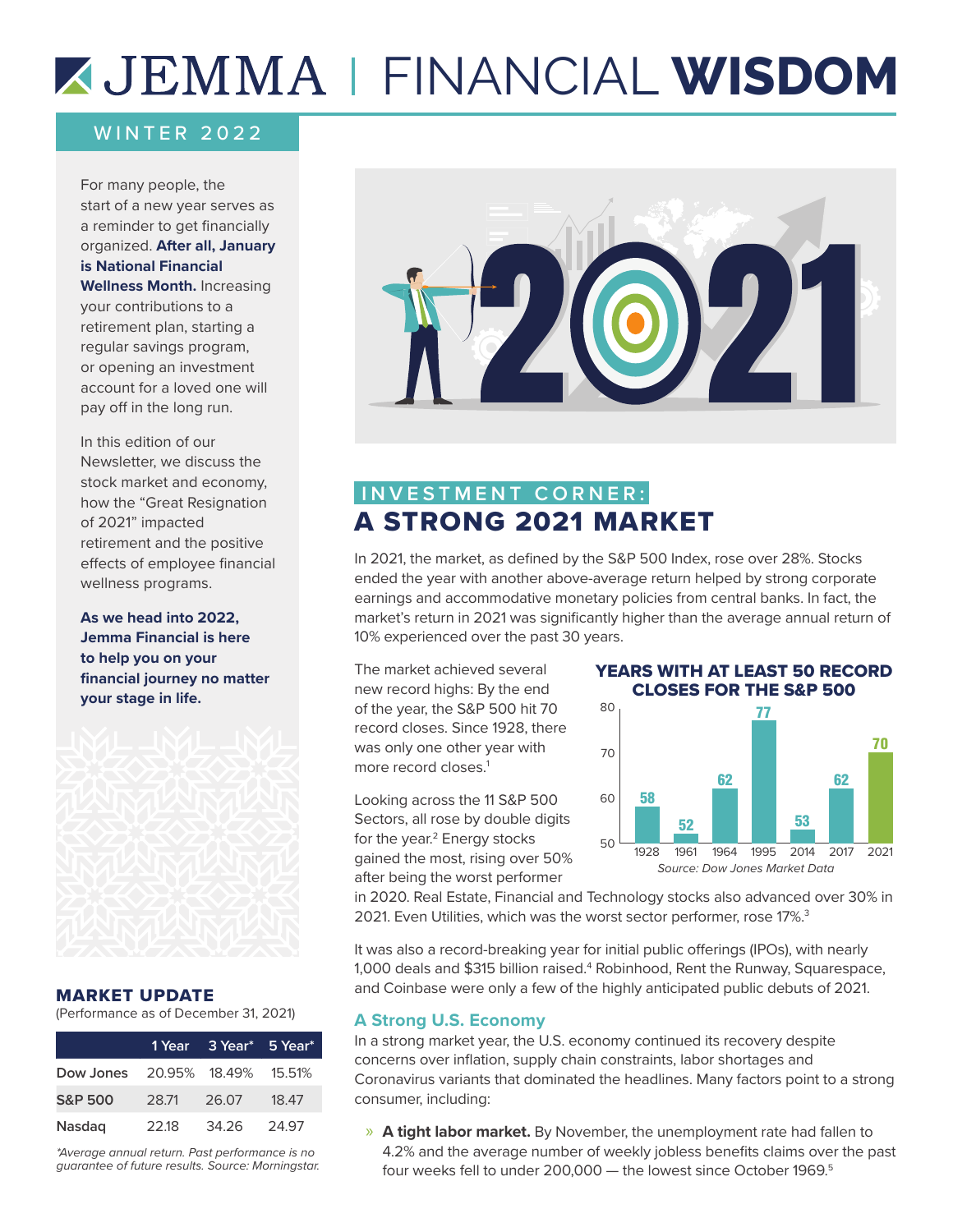- » **Record wage increases.** Companies have set aside an average 3.9% of total payroll for wage increases in 2022, which is the largest increase since 2008.<sup>6</sup> In addition, according to a survey of approximately 2,000 companies, more than 75% planned on offering year-end bonuses to employees in 2021.7
- » **Rising house prices.** The median existing-home price in November 2021 was up nearly 14% from the prior year. This increase marks 117 months of year-over-year increases in a row, the longest-running streak on record.8
- » **Excess savings.** U.S. households have amassed \$2.7 trillion in "excess savings," which is the amount above what they would have saved had there been no pandemic, as of September 30, 2021.<sup>9</sup>

On the cautionary side, inflation continued to erode consumers' purchasing power in 2021. The annual inflation rate in the U.S. increased to 6.8% in November 2021, the largest 12-month increase since June of 1982.<sup>10</sup> Two of the largest relative increases include energy prices, which rose 33.3% over the last year, and food prices, which increased 6.1%.

### **Investing in 2022 and Beyond**

While 2021 was an exceptional year in the equity market, no one can accurately predict market returns and volatility in 2022. The key is to work with your Jemma Financial Advisor to build a diversified portfolio, remain invested and have a long-term view. It's best to stay focused on what you can control and remember your goals when planning for the future.

# "GREAT RESIGNATION" **LEADS TO THE "GREAT** RETIREMENT"

The pandemic has had a profound effect on many employees. Many Americans wanted to explore new career opportunities that offered more money, flexibility, and often a shorter commute, while many others simply chose an early retirement.

In fact, of the 5 million people who left the labor force during the pandemic, 2.5 million people retired. Of that 2.5 million, roughly 1.5 million were early retirements.<sup>11</sup>

The reasons people retire early vary. According to a 2019 Retirement Confidence Survey, 43% of respondents said they retired earlier than they had planned. Here's why:



### REASONS FOR EARLY RETIREMENT

*Source: 2019 Retirement Confidence Survey*

If you or someone you know has retired early, or you are planning an early retirement, here are a few things to consider:

### **Receiving Social Security**

Could afford to retire

The retirement age when you can start receiving full Social Security benefits depends on when you were born. You can start taking Social Security at age 62 but your benefit

amount will be smaller throughout the duration of your life. You can expect that your monthly benefit may be reduced by 30% if you begin receiving benefits at age 62.<sup>12</sup> If you wait until age 70 to receive your Social Security benefits, your amount will be much higher. (For more information, please visit www.ssa.gov/benefits/retirement/planner/ agereduction.)

#### **Review Your Healthcare Options**

It's important to understand your healthcare options and costs if you are younger than 65 — the age you become eligible for Medicare. If you do not have access to a spouse's healthcare plan, then COBRA (Consolidated Omnibus Budget Reconciliation Act) could be the next best option. You are eligible for COBRA if you were enrolled in your employer's health plan when you were working and the health plan is still available for active employees.

### **Reevaluate Inflows and Outflows**

You may soon be transitioning from receiving a regular paycheck to partially relying on your savings to cover bills. Aggregating your retirement and/or investment accounts can help define the amount and where the money can come from. An updated budget will help provide insight on the amount of any anticipated shortfall.

#### **Understand Potential Tax Consequences**

Investing in a retirement account can offer tax-deferred savings and are excellent ways to build up your nest egg over time. However, there may be potential tax consequences if you withdraw the funds too early. Alternatively, you may want to plan on using other sources of income from non-retirement assets.

### **Speak with Your Jemma Financial Advisor**

Planning on retiring sooner than expected? Working with your Jemma Financial Advisor can provide you with a roadmap on how to navigate this new journey.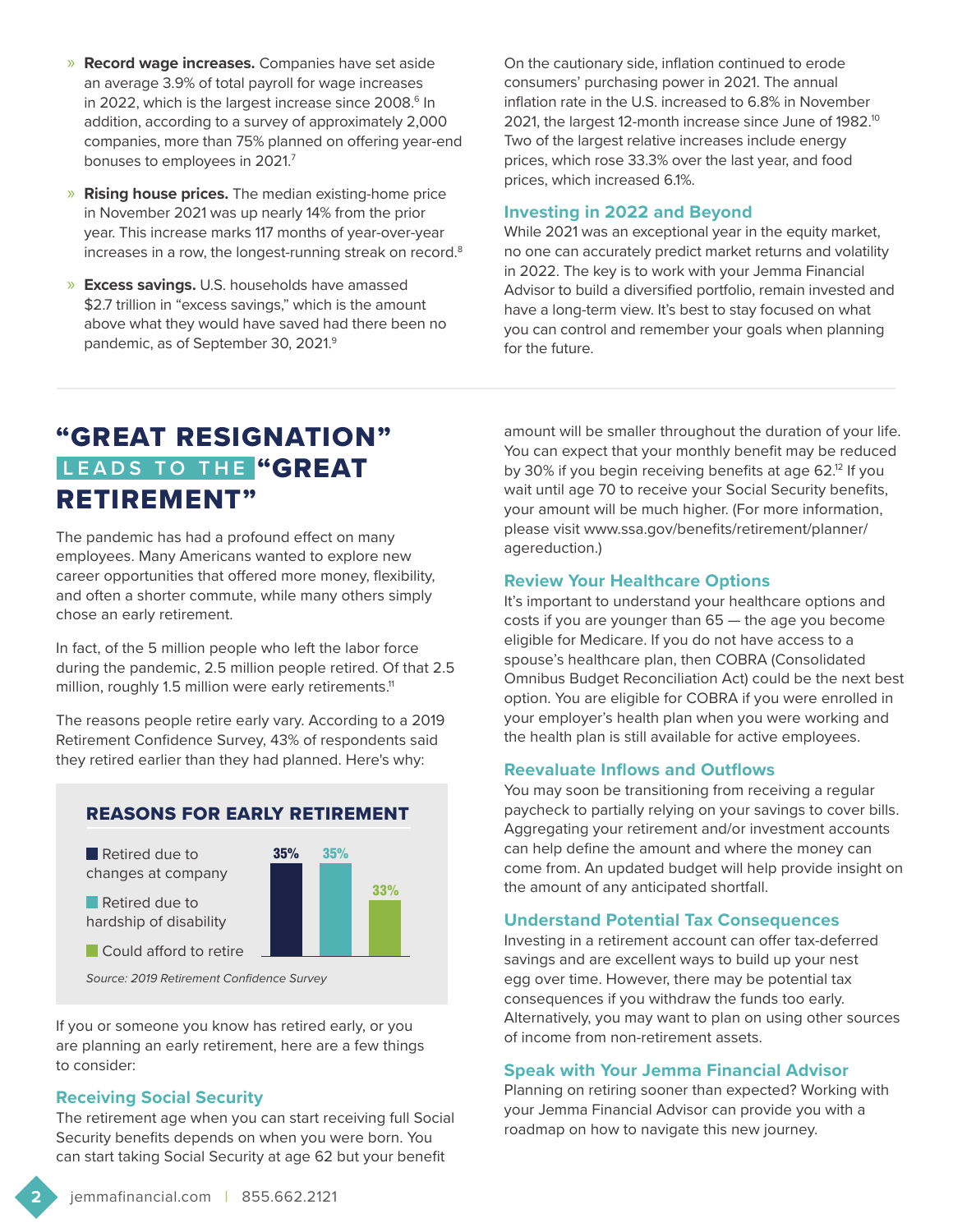# **FINANCIAL WELLNESS** AN ESSENTIAL BENEFIT FOR 2022

There is a strong connection between mental health and finances. Facing financial challenges can lead to feelings of anxiousness and/or depression which, in turn, may impact overall health, reduce productivity at work or cause poor financial decision-making, such as prematurely withdrawing money from retirement accounts.

In a survey of 1,600 working U.S. adults, 63% indicated that they have experienced more financial stress since the start of the pandemic.<sup>13</sup>

### PERCENTAGE FACING INCREASED FINANCIAL STRESS

By Generation Since the Pandemic



To improve your financial situation, reduce your stress and enhance your well-being, you may want to consider implementing your own "financial wellness" program for 2022. Your plan of action should include the following:

### **Building Emergency Savings**

Whether it's an auto repair, medical emergency or even a layoff, an unexpected financial emergency can cause a lot of stress. According to a recent survey by Bankrate, only 25% of Americans have six months' worth of expenses covered in a savings account for unplanned expenses and less than 20% say they could cover three to five months' worth of bills and living costs with their emergency fund.<sup>14</sup>

Generally, three to six months' worth of living expenses should be readily available. If building emergency savings needs to be in your 2022 plan, develop a "pay yourself first" mentality. Determine the dollar amount you'd like to have after one year and divide by 52. Then, set up weekly automatic transfers of that amount from your checking account to your savings account.

### **Creating a Budget**

Setting up a budget doesn't have to be tedious and restrictive. Rather, look at it as a smart way to stay on track and to pay attention to your spending. Monthly costs can be fixed (mortgage payments, cable, gym memberships, etc.) or more flexible (dining out or shopping). The goal of establishing a budget and sticking to it is so you can have

control over how you spend and save your money.

### **Reducing Your Debt**

There are two types of debt: good and bad debt. Good, low-cost debt can be considered an investment, such as a mortgage, student loan, or business loan. There could also be tax advantages associated with these debts. On the other hand, high-cost bad debt comes into play when you are purchasing a discretionary item with a credit card. Credit card companies often charge high interest rates so reducing outstanding credit card balances should be a top priority. Reducing credit card debt may also result in an improved credit score.

### **Insurance Coverage**

Review your various insurance policies and levels of coverage to see if they meet your current needs and family situation. In addition to health,

auto and homeowner's insurance, consider whether disability insurance should be a part of your financial safety net. Review your life insurance coverage, especially if you have young children and a family growing in number.

### **Paying Off Student Loans**

Almost one-third of all American students are going into debt to pay for college, and the average student loan debt reached a record high of \$38,792 in 2020.15 To reduce your debt load more quickly, consider paying off more than the minimum amount each month.

### **Your Financial Advisor Can Help**

Financial wellness programs can bring many positive changes for investors. Your Jemma Financial Advisor can work closely with you to help get you on the right track so you can leave worry behind and work towards achieving your long-term goals.

## DID YOU KNOW?

From January through November 2021, approximately 5 million new businesses were launched—55% higher than the same period in 2019.

*Source: U.S. Census Bureau*